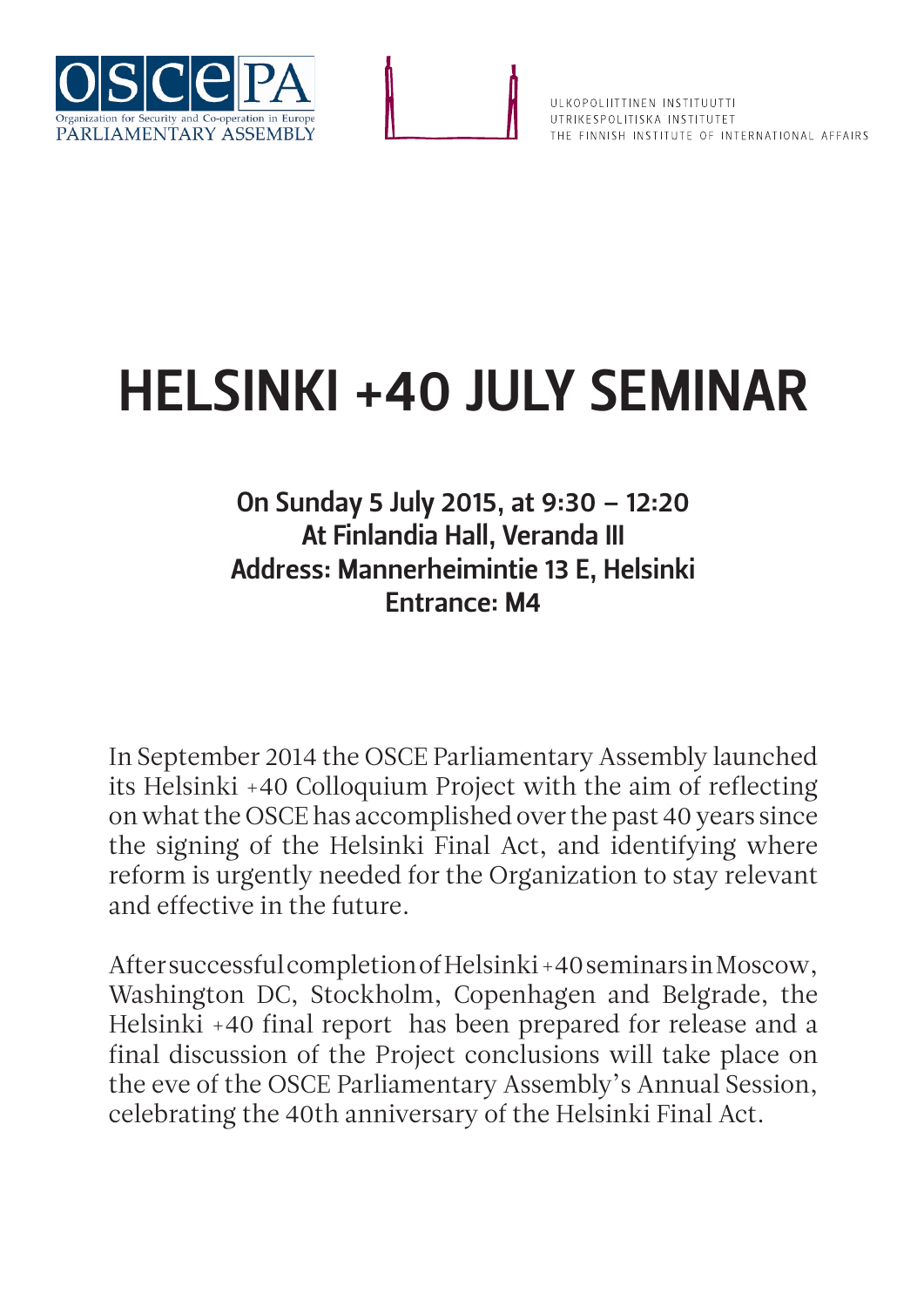

Petri Hakkarainen is Deputy Director for Policy Planning and Research at the Ministry for Foreign Affairs of Finland. Previously he has worked at the Embassy of Finland in Berlin and as Senior Fellow at the Institute for Advanced Sustainability Studies in Potsdam. He received his doctorate in modern history from the University of Oxford and is the author of "A State of Peace in Europe: West Germany and the CSCE, 1966-1975", based on the thesis for which he received the Willy Brandt Prize in 2009. He is a member of the Carnegie Endowment's Euro-Atlantic Security – Next Generation Initiative (EASI Next Gen).



Minister **Jaakko Iloniemi** is a former Finnish diplomat. Between 1965 and 1971 he served as Head of Department for Development Cooperation in the Finnish Foreign Service. He has also worked as Ambassador to the Conference on Security and Cooperation in Europe (CSCE), as Undersecretary for Political Affairs and as the Finnish Ambassador to the US.



Ilkka Kanerva is President of the OSCE Parliamentary Assembly. He also heads Finland's Delegations to both the OSCE and NATO Parliamentary Assemblies. A former OSCE Chairperson-in-Office, Kanerva has been a member of the Finnish Parliament since 1975. He has been Minister in the Ministry of Finance, Minister of Transport, Deputy Prime Minister, Minister for Foreign Affairs, Deputy Speaker of Parliament and Chair of the Parliamentary Defence Committee. He is a co-leader of the OSCE PA's Helsinki +40 project.



Spencer Oliver is Special Project Co-ordinator of the Helsinki +40 Project. He was chosen as the first Secretary General of the Assembly by the first Bureau meeting of the OSCE Parliamentary Assembly in 1992. Previously, Oliver served 22 years as a staff member in the U.S. Congress, including as Chief of Staff of the U.S. Helsinki Commission from 1976 to 1985 and as Chief Counsel of the Foreign Affairs Committee of the U.S. House of Representatives until 1993. He also served in several senior diplomatic positions on U.S. delegations to CSCE Review and Expert Meetings between 1977 and 1993.



Katja Pehrman is the Permanent Representative of Finland to the OSCE. She has been appointed to be the Coordinator to strive for tangible progress towards the settlement of the protracted conflicts in a peaceful and negotiated manner within the Helsinki +40 process. Ambassador Pehrman has previously served as the Chief of Cabinet and Diplomatic Adviser to the Minister for Foreign Affairs. Furthermore, she has discharged various tasks at the Political Department of the Finnish Foreign Ministry. She has also served at the Permanent Mission of Finland to the UN in New York and in Vienna during Finland's Chairmanship of the OSCE in 2008.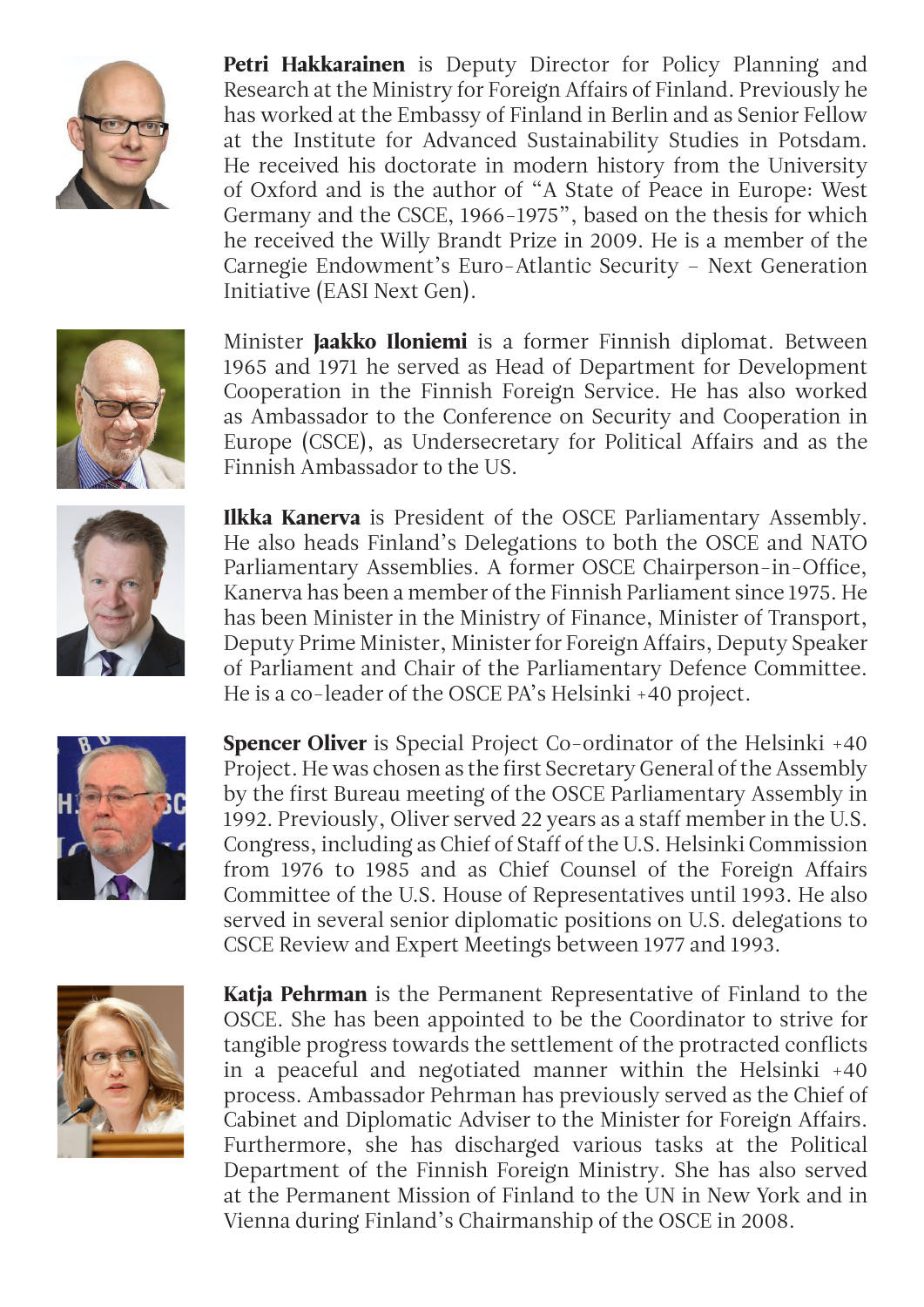Nina Suomalainen was Deputy Head of the OSCE Mission to Bosnia and Herzegovina in 2012-2015. Previously, she worked at the UN Development Programme (UNDP) office in Latvia, as an Advisor to the OSCE High Commissioner on National Minorities, in the OSCE Field Operations Mission to Bosnia and Herzegovina and the OSCE Office for Democratic Institutions and Human Rights in Warsaw. In 2005-2010 she held a position at the Finn Church Aid, which is the largest development NGO in Finland, working on development policy and advocacy.

Teija Tiilikainen is the Director of the Finnish Institute of International Affairs (FIIA). Previously, Tiilikainen was the Director of the Network of European Studies at the University of Helsinki (2003-2009). She has also served as Secretary of State at the Ministry for Foreign Affairs of Finland from 2007 to 2008. Tiilikainen was the Special Representative of the Prime Minister of Finland in the Convention on the Future of Europe in 2002-2003. Tiilikainen also takes part in the OSCE Panel of Eminent Persons on European Security as a Common Project.

Ivan Vejvoda is Senior Vice President for programs at the German Marshall Fund (GMF) of the US. From 2003 to 2010, he served as Executive Director of GMF's Balkan Trust for Democracy, a project dedicated to strengthening democratic institutions in Southeastern Europe. Before joining GMF he served the Serbian government as Senior Advisor on foreign policy and European integration to Prime Ministers Zoran Djindjic and Zoran Zivkovic. Previously, he served as Executive Director of the Fund for an Open Society. During the mid-1990s, Vejvoda held various academic posts in the US and the UK. Vejvoda was a key figure in the democratic opposition movement in Yugoslavia throughout the 1990s, and is widely published on democratic transition, totalitarianism, and post-war reconstruction in the Balkans.

Andrei Zagorski is Head of Department for Arms Control and Conflict Resolution at the Institute of World Economy and International Relations of the Russian Academy of Sciences, and a member of Russian International Affairs Council. He is a leading expert in European security and Russia's relations with NATO and organisations such as the OSCE, the EU, and the Council of Europe. He specialises in post-Soviet studies, arms control, and Russian foreign policy. Previously, he was an expert of Soviet delegations at several meetings held under the framework of the Conference on Security and Cooperation in Europe. Zagorski has been active in research, consulting, and teaching; he served as Vice-Rector for research at the Moscow State Institute of International Relations.